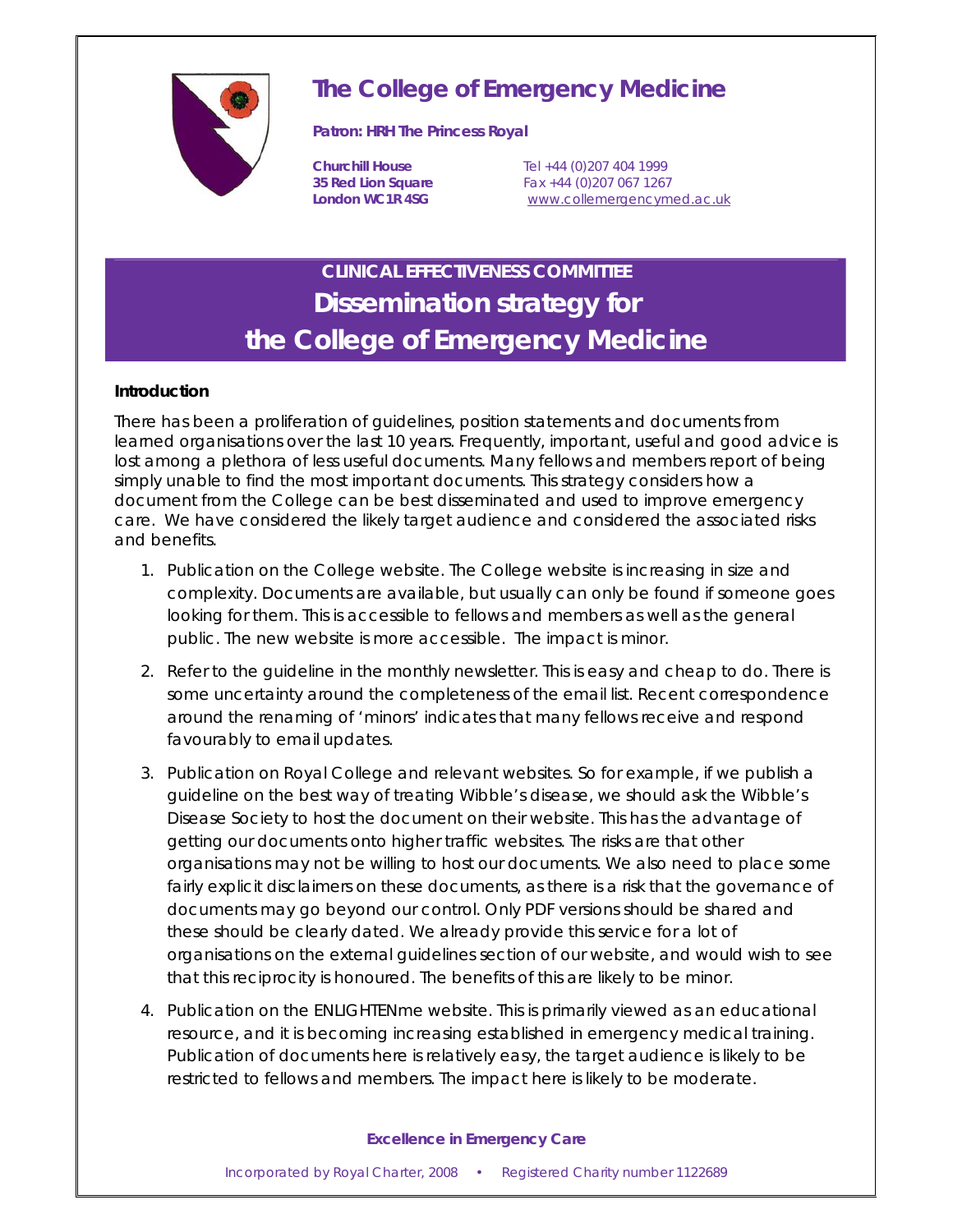- 5. *Publication in the Emergency Medicine Journal*. Documents published here are sent to the fellows and most members of the College. The EMJ would benefit from publishing selected high impact guidelines, as this would increase circulation, and the journal's impact factor. However, there are significant challenges in ensuring that there is enough regular content to make this viable and workable. The impact of this is likely to be major.
- 6. *Ensure that a standard within a document becomes a College approved audit standard*. This has been very effective for pain management. There are concerns from fellows about the burden of audit on busy departments. The College proposes two to three audits each year. Selection of auditable standards is critically important, in that that they should be important, relevant, auditable and amenable to change. The impact of this is usually major. These may become part of future performance indicators, so this strategy carries its own set of risks.
- 7. *Discuss documents at regional board meetings*. This is an informal way of sharing College activity with local fellows. This has value as peer feedback is immediate and useful. The benefits of this are minor, and the risks are minimal.
- 8. *Launch documents at CPD events and Conferences*. This has the risk that it may not be perceived as relevant by paying fellows and members, but would achieve a wide circulation easily. The benefits are moderate.
- 9. *Post documents to fellows and members*. This is expensive, but effective. There are concerns about the completeness of the mailing list.
- 10. *Use Red Door to promote documents*. This is effective for getting documents into the public domain, but is expensive.

Clearly, not all documents need the same approach. A document's priority for dissemination depends on its importance to fellows and members and the importance for practice change. For instance, 'The Way Ahead' was a vitally important document for Fellows: therefore a postal mail out was expensive, but effective. The College Position on Alcohol Related Harms is of interest to the media and benefits the College, but is of limited usefulness for fellows.

The table overleaf shows a framework from the HTA to ensure optimal document dissemination. This is clearly beyond what is required of most College documents.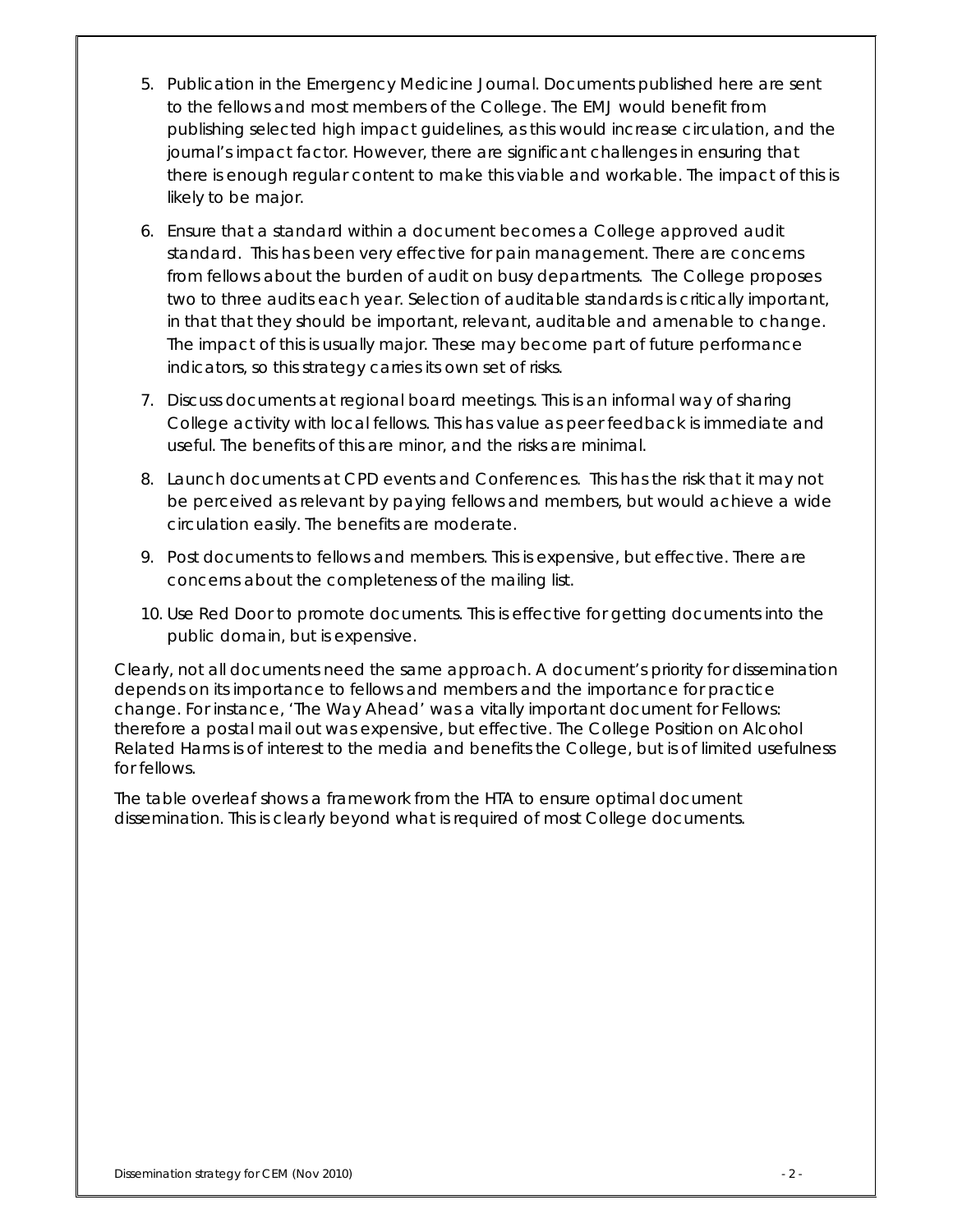# **Table 1: Advice on implementation and dissemination of evidence based guidelines**

This framework is based on the HTA review on guideline dissemination and implementation 1 A combination of 2-3 approaches works best.

| <b>Audit and</b> | Audit tools based on standards              | Utilise national audit tools                   |
|------------------|---------------------------------------------|------------------------------------------------|
| Feedback         | from Clinical Effectiveness                 | Annual audit and feedback to                   |
|                  | Committees                                  | rest of Trust via clinical                     |
|                  | Establish national database<br>$\bullet$    | governance forums/inter-                       |
|                  | Lobby DH/CQC<br>$\bullet$                   | professional platforms                         |
|                  | Submit audit bids to CQC<br>$\bullet$       |                                                |
|                  | Feedback to Trusts via Quality              |                                                |
|                  | Observatories                               |                                                |
| Educational      | Conferences: presentations,<br>$\bullet$    | Seminars, loco-regional meetings<br>$\bullet$  |
| meetings         | plenary sessions, workshops                 |                                                |
|                  |                                             |                                                |
| Educational      | Roadshow on guidelines with<br>$\bullet$    | Multi-disciplinary involvement in<br>$\bullet$ |
| outreach         | significant impact on ED                    | joint training programmes                      |
|                  | processes and quality of care to            |                                                |
|                  | patients                                    |                                                |
| Educational      | E-learning                                  | Stickers, cards, posters to<br>$\bullet$       |
| materials        |                                             | increase awareness                             |
|                  | Internet based educational<br>$\bullet$     |                                                |
|                  | modules with online CPD                     |                                                |
| <b>Reminders</b> | Follow up the initial campaign<br>$\bullet$ | Reminders at 3 monthly intervals:<br>$\bullet$ |
|                  | with reminders sent to                      | formal (meetings) and informal                 |
|                  | departmental leads.                         | (department microteaching)                     |
|                  |                                             | methods to all staff involved in               |
|                  |                                             | process                                        |
|                  |                                             |                                                |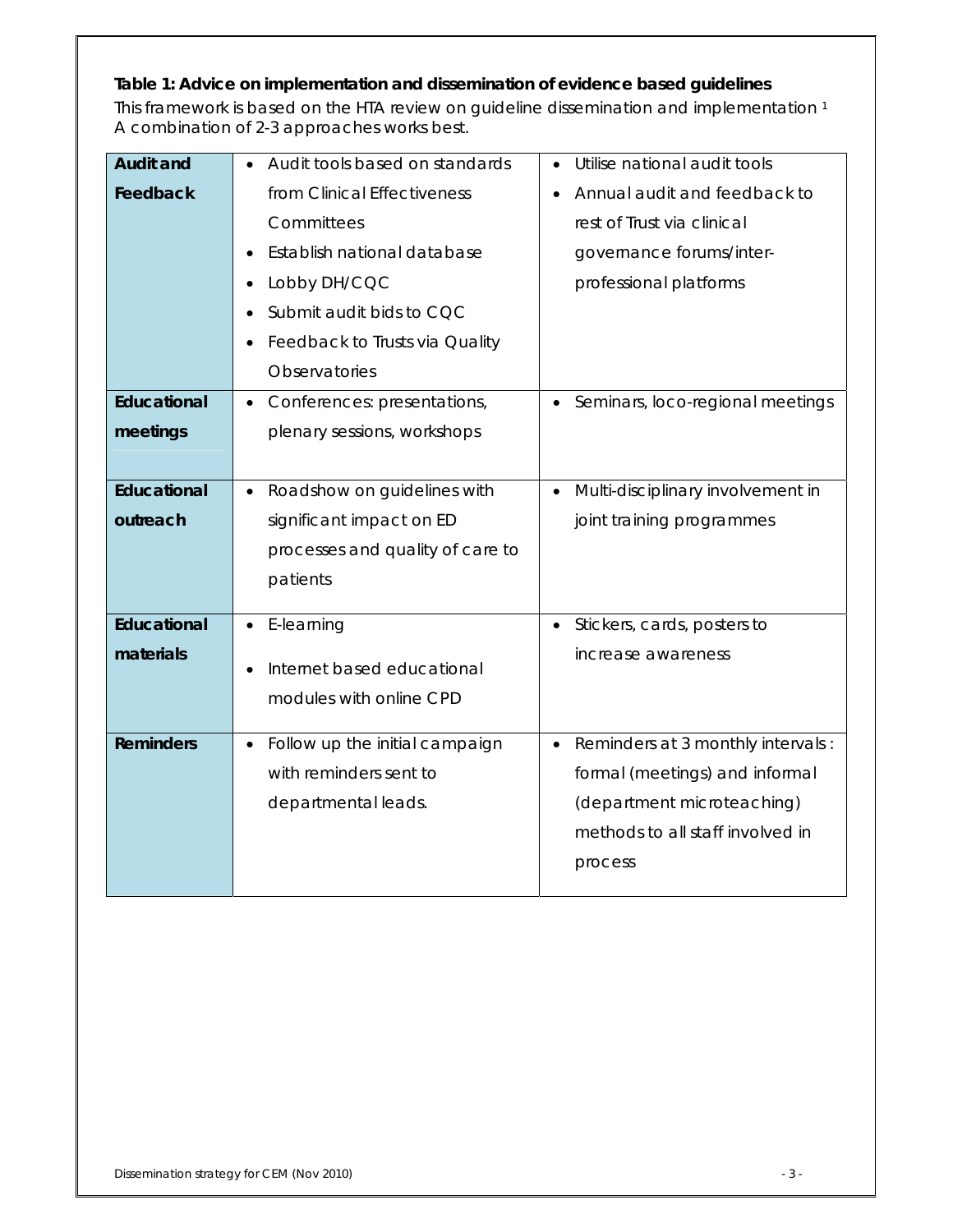## **Table 2: Suggested approaches to dissemination**

The approach to document dissemination depends on the importance of the document and the intended readership. The grid below makes suggestions regarding the actions required for a document.

| Importance | <b>Readership for Fellows</b><br>and Members                                                                                                                                                                                                                                                                                | <b>Readership for Other</b><br><b>Healthcare</b><br>Professionals                                                                                          | Readership for<br><b>General Public</b>                                                                                             |
|------------|-----------------------------------------------------------------------------------------------------------------------------------------------------------------------------------------------------------------------------------------------------------------------------------------------------------------------------|------------------------------------------------------------------------------------------------------------------------------------------------------------|-------------------------------------------------------------------------------------------------------------------------------------|
| High       | Consider mail shot<br>$\bullet$<br>/ email<br>Attach to a<br>$\bullet$<br>College audit<br>standard<br>Promote at<br>$\bullet$<br>College events<br>Publish on website<br>$\bullet$<br>Promote through<br>$\bullet$<br>EnlightenME<br>Publicise in<br>$\bullet$<br>newsletter<br>Regional Board<br>$\bullet$<br>agenda item | • Ask relevant<br>organisations to<br>host on their<br>websites<br>• Publish on website<br>• Publicise in<br>newsletter<br>• Regional Board<br>agenda item | • Use PR agency for<br>a press statement<br>• Publish on website<br>• Publicise in<br>newsletter<br>• Regional Board<br>agenda item |
| Low        | Publish on website<br>$\bullet$<br>Promote through<br>$\bullet$<br>EnlightenME<br>Publicise in<br>$\bullet$<br>newsletter<br>Regional Board<br>$\bullet$<br>agenda item                                                                                                                                                     | • Publish on website<br>• Publicise in<br>newsletter<br>• Regional Board<br>agenda item                                                                    | • Publish on website<br>• Publicise in<br>newsletter<br>• Regional Board<br>agenda item                                             |